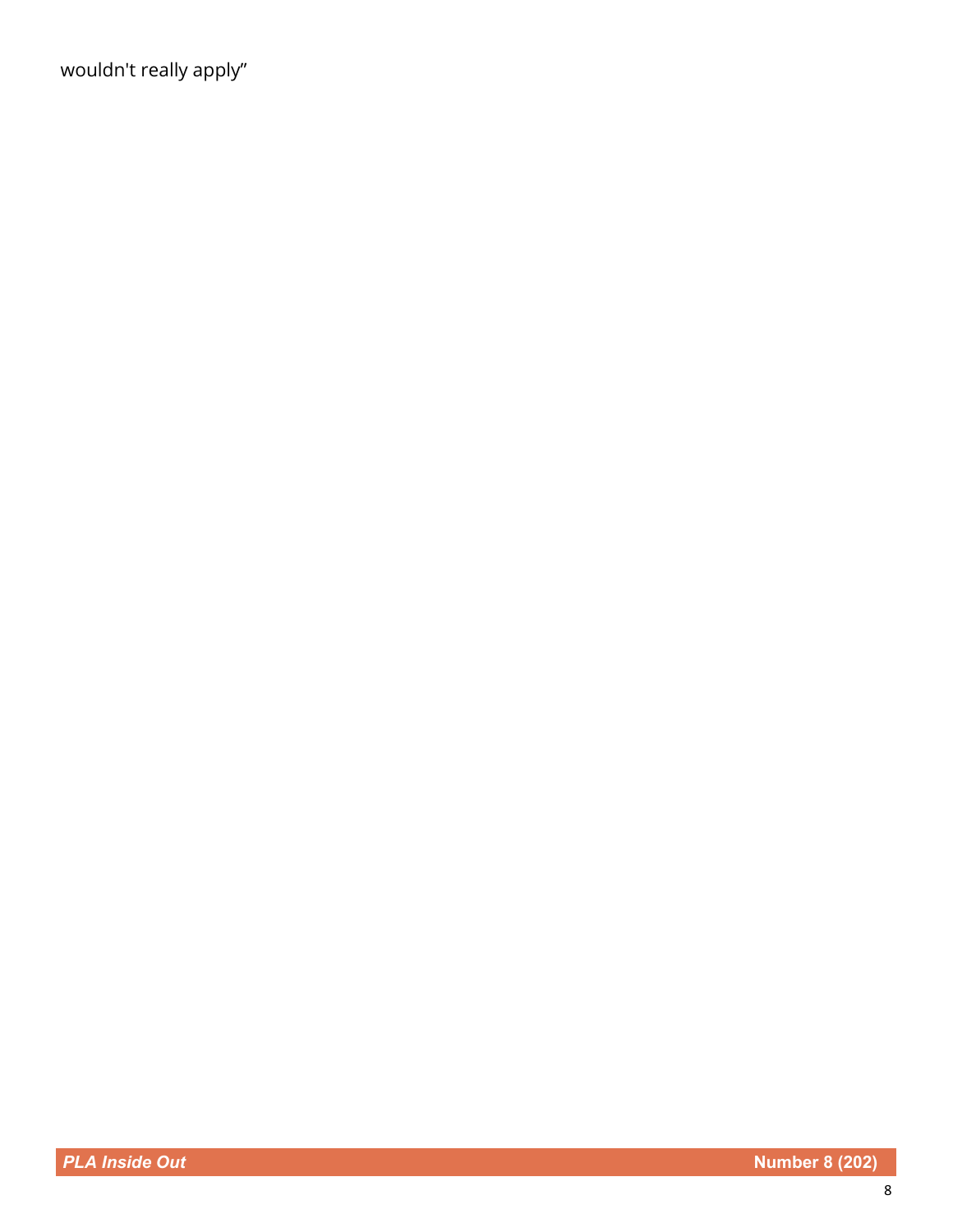assessor and candidate on the qualification standard. A performance assessment, for example, is a requirement: "I did like the assessors visiting a lesson, and afterward another discussion: I have seen certain skills sufficiently again and a number of things still need to be developed. That is what the measuring process is based on" (ZIB5). The interview is also a requirement: "The oral assessment, I prepared for that with people from inside and outside the school. That I would get questions about my portfolio. Things that weren't in it enough, that they were going to ask more in-depth questions about it" (ZIB5).

One respondent was proactive when interviewed: "I don't know exactly how we got to that issue, they didn't say much, so I jumped right on that thing" (ZIB2). Another respondent acted more reflectively: "I got into it. It was more of a deepening than an oral exam" (ZIB5).

In addition to the respondents' self-assessments, three forms of assessment were used in the intake-assessment dialogue: assessment *of*, *for,* and *as* learning. The self-confidence and selfinsight of the respondents were striking in all forms.

In the assessment *of* learning, linking the portfolio and qualification standard was the main focus. The respondents were given plenty of room for the dialogue: "They asked a lot of open questions: '[H]ow do you see this, could you explain this?' It was steering, but it was that I was given all the space I needed" (ZIB5). One respondent, however, felt disadvantaged because: "It was unfortunate during the assessment that they really did not address that entire dossier. I did think it was a pity. I don't get any credits at all for the whole thing" (ZIB3).

Yet another respondent consciously opted for condensed, powerful evidence: "I hadn't done a number of things as evidence. I thought I'm allowed to keep a few things in reserve" (ZIB2). However, he was criticized for this because it had affected the preparation for the assessment.

The assessment *for* learning was about advising on form and content of the remaining qualifying process. Respondents weren't always enthusiastic about this: "I asked: 'How do you rate me on what I still miss?' Well, they couldn't really explain that" (ZIB4). Nevertheless, they acknowledged that it wasn't ideal but accepted: "What they do is they set a different program for each person. So, she just made a program for me" (ZIB3).

The respondents regarded the intake-assessment also as an assessment *as* learning as a reflective learning experience in itself. It gave them input for further developing their vision and approach to education: "They asked questions like: '[Y]ou indicate you have worked with young people; [H]ow would you deal with pupils who are difficult and how would you apply that?' I answered these questions as I would and that went well" (ZIB5). Another respondent learned that she could have performed better in a specific teaching situation: "I had supplied a video, and I saw in that video that the position I had chosen in the classrooms wasn't the best. I had a group behind me, while I was focused on another group. So, I had written in my reflection, 'I reviewed it myself again and gosh, I have to do something with that, because that's not very handy'" (ZIB4).

# **Phase 4: Impact**

The impact of VPL was both retrospective and direct as well as prospective. "Direct" meant that people were admitted and given a personalized learning program. It also had an impact on their work because learning at the workplace was integrated into their program. In a more prospective sense, the gain was visible in the respondents' growing awareness that their personal development process went beyond obtaining the teacher's qualification. It was about lifelong learning and employability.

**Direct impact on learning** became visible in the integration of one's own learning experiences in the remaining learning trajectory: "Based on what I put forward and what I had shown in my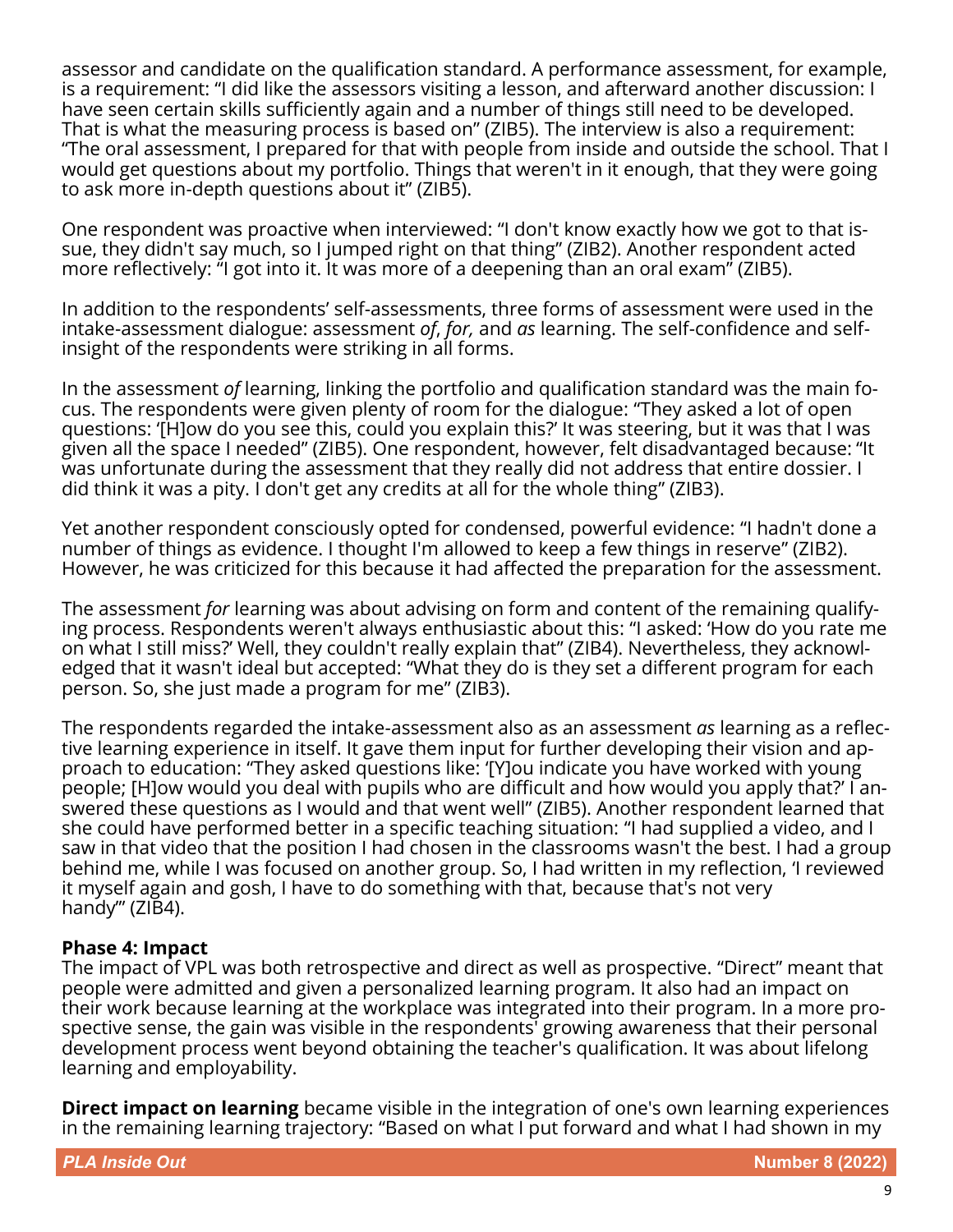portfolio, this resulted in a trajectory" (ZIB4). This trajectory focused strongly on generic competences, and less on specific, subject-related competences: "So I have half the number of hours, which is mainly filled with pedagogy and didactics. I have very little knowledge-related courses. I'm a bit worried now" (ZIB1). However, the usefulness of paying a lot of attention in the personal program to generic content was appreciated: "Didactics is a completely different story. In teaching German, your command of the language is linked to the didactics that support it, and you see that in the program" (ZIB2).

In terms of the **direct impact on work**, there was no influence on the creation of career perspectives in education since they were already working in education, although were unqualified. However, the content of their remaining learning trajectory did strengthen the transfer from new learning outcomes to their professional practice: "When I learn something new, I think … '[T]hat's fun, I'm going to try it out in class in the next four weeks.' Nobody says to me: '[Y]ou can't do that'" (ZIB2).

The **prospective impact in learning and work** was visible in the self-evaluation of their practical experience. This distinguished lateral entrants from regular students: "That may also be inherent [in] the fact that I am a lateral entrant with some baggage, which is very different from when you just graduated from high school" (ZIB2). They also got new ambitions, for example, "to help people graduate as well. I would like [to do] that very much" (ZIB1).

However, the general feeling prevailed that the intake-assessment could have contributed more to their careers in education: "I think things would have been more valuable to me if they had asked me about what I was missing or needed. But that's not how it works, because VPL is just about coming up with evidence, and then they say this is what you have to do" (ZIB4).

Regarding the **prospective impact on a personal level**, the respondents realized that learning is more than graduation; it's more about lifelong learning: "Learning doesn't stop after graduation, of course. Then, in my opinion, it only begins. Education is fun, but when I look at myself, I thought I was quite something, but the real learning started after that" (ZIB1). And that was precisely the aim of setting up the lateral-entry scheme: that the teacher should be the linking pin of the learning process, working closely together with colleagues, and having a good eye on the continuously required renewal and upgrade of the process and content of the teacher profession.

### **Phase 5: Anchoring VPL**

The final phase of the VPL process focused on anchoring the entire process in the respondents' social domains of learning, working, and living, or in other words, in their respective qualification frameworks, HR systems, and their personal lives.

Anchoring of VPL in the respondent's **learning** domain was reflected in their lifelong learning attitude and need for facilitating this. Although this attitude was already visible in the motivation of the respondents, it was reinforced during the VPL process. For example, one respondent expressed a concrete wish for an upgrade when he would obtain his qualification for basic formation: "I also want to do first a master's degree in the subject and then a lateral-entry program for upper secondary education" (ZIB2). VPL also enhanced their self-esteem in the learning domain: "To be honest, I didn't think that piece of paper made me a better teacher. But I have seen colleagues who have pieces of paper, and I think: '[H]ow did they get that piece of paper?'" (ZIB4).

In the **working** domain, the respondents aimed at sustainable employability: "I know where I want to go, to a different type of interaction, to adult education or training, or to lead again" (ZIB4). However, the portfolio they built up for the intake-assessment was not considered their career anchor: "You are offered courses at school, but it is not that I am keeping my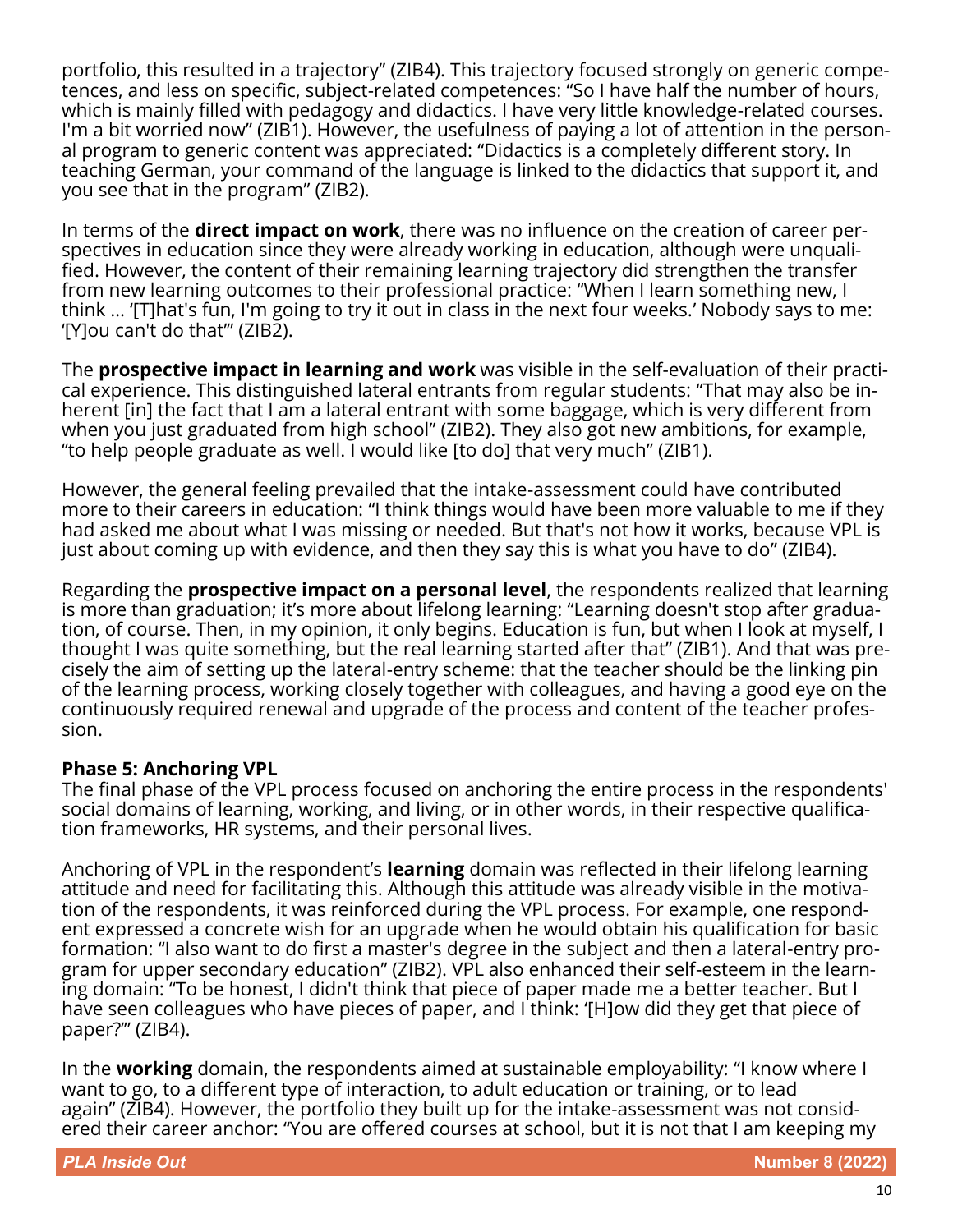portfolio up to date" (ZIB5). Only when changing jobs did it seem worthwhile to update their portfolio: "If I was going to work for another employer, I would update it and then show it. That's a nice tool" (ZIB5). The role of the employer should be oriented on supporting the lifelong learning of their teachers: "I believe in my job that my employer should give me time for development. And that I can indeed deepen and say '[H]ey, I'm not the best at linguistics. [Y]ou know what? I'm going to make contacts with colleagues in America'" (ZIB4). Another respondent even saw a supportive role for pupils, in the sense that they could also reflect on the teacher's performance: "Let the pupils join in the assessment. But then you really have to be open and create a safe haven that it doesn't blow your head off when you do something wrong" (ZIB4).

The vision on the partnership in learning between lateral entrant, employer, and the university was also discussed. Respondents saw the added value of VPL for the employer mainly because they would be better deployable: "I have now become an expert on lateral entry within the organization" (ZIB5). However, a shared emphasis on the relevance of sustainable development still had to be built up, particularly by employers in education, because "in the business world, you are simply asked where you want to develop. But not here, not in education" (ZIB4).

Embedding the VPL process was thus strongly work related. Their identification with the teaching profession was already present; that did not change much during this process. The respondents, however, did think that you should really go for it. You had to be receptive to its approach concerning validating nonformal and informal learning, so to speak, because it wasn't simple: "You really have to want this and once you do, I can recommend it to you" (ZIB5).

The VPL process had less influence on the personal **life** of the respondents although it was a time-consuming process at the expense of their personal life: "In my private life I missed a lot, including friends and family who I see a lot less because of school" (ZIB5). But in general, it was a surmountable problem because of the maximum two-year duration of the VPL and learning process: "Two years can be overlooked. After three years they don't know who I am anymore, friends and family, but two years they can still say: '[W]e missed you, welcome back'" (ZIB5). Next to this reflection, new learning experiences sometimes penetrated one's private life: "Sometimes I find myself dealing with my children or my wife in a different way. Then I think: '[O]f course, that's something from school or something I learned'" (ZIB5); but there was no conscious or lasting synergy between public and private life in this sense.

The VPL experience confirmed the importance of extracurricular learning. They subsequently directed this awareness to certain target groups in the classroom: "I have guys who just blow themselves to pieces every day. And they come into school, but they just get irritated. Whereas if you are going to work for a bicycle mechanic for three days and two days a week you are going to school, then you are going to teach them something and that is useful for them" (ZIB3). This commitment was also a structural assignment for the teacher to look at the role of learning with an open mind: "So, try to make those students aware of what it is for. And pride" (ZIB4).

### **Conclusions**

Using the respondents' reflections on the VPL process in their lateral-entry program, answers were sought to the main question: "*How can VPL strengthen processes of personalized learning?*" The answers found related to VPL as a process and VPL for personalized learning.

In this case, VPL proved to be a process integrated into the Regulation. The process was intended for nonqualified, competent teachers who did have a bachelor's degree from another program of study. For the respondents, VPL was a time-consuming and intensive process in which they had to be bold and persistent in order to deliver a portfolio that could pave the way for reaching out to a tailored, remaining learning trajectory. The complexity was exacerbated by the fact that both employers in education and teacher training faculties provided neither clear, unambiguous information nor guidance prior to and during the phase of portfolio formation.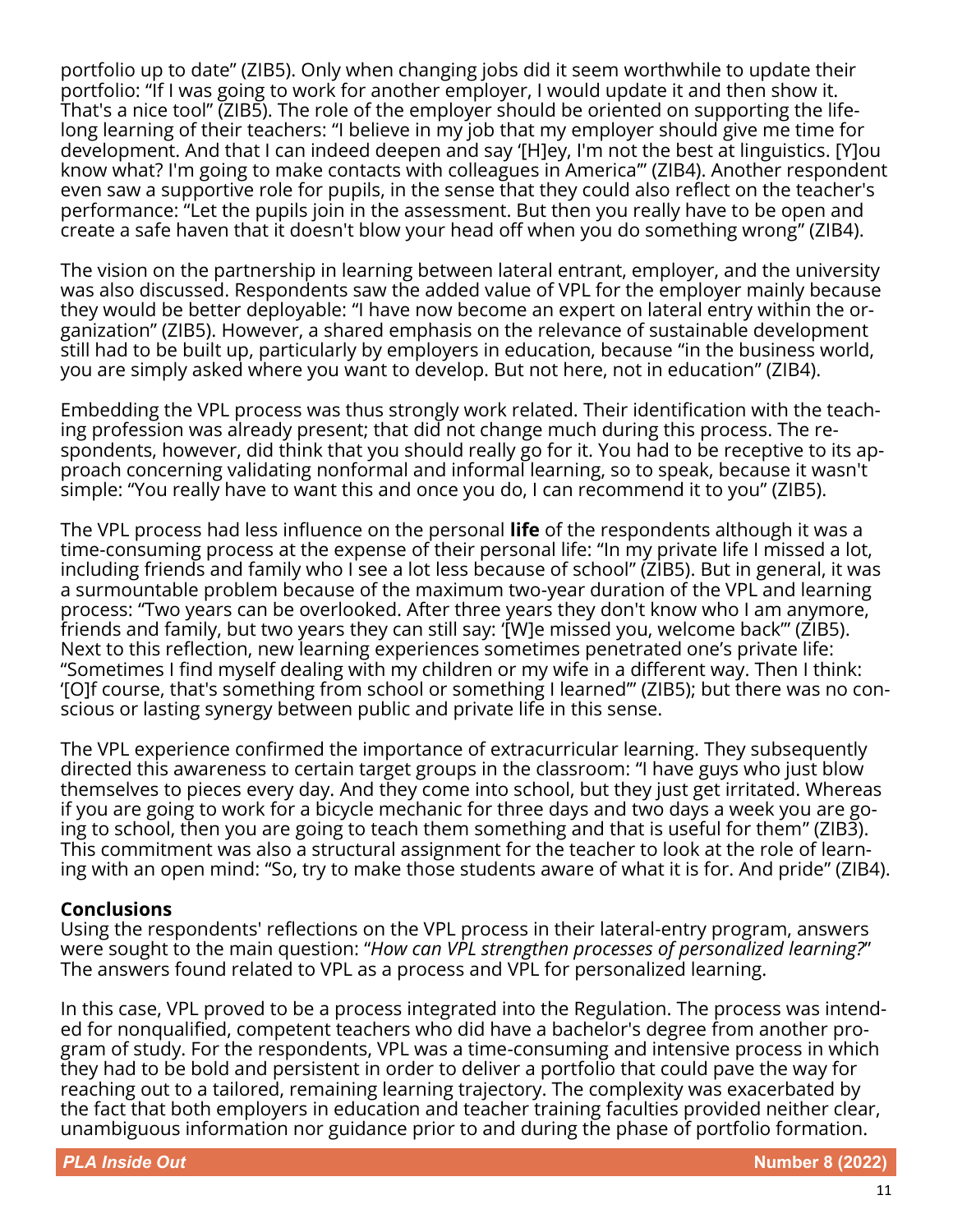The yardstick against which the lateral entrants had to measure themselves was transparent, however, in the sense that the standard was subdivided into concrete competences and learning outcomes to which they could relate their learning experiences. However, the assessment did not do sufficient justice to the richness of their portfolio. For example, there was little time to discuss the portfolio with the assessors, little feedback was given, and the relationship between the content of the portfolio and the remaining learning process was insufficiently clear.

# For **the VPL process**, it can be said that:

- The *commitment* to VPL was and even had to be person-driven. There was little dialogue at this stage of the process. The respondents had to go to a lot of trouble to get proper information and formulate their learning needs. Their employers and university were not really inviting them to the lateral-entry program. Even more, as already noted in this analysis, getting access to the program depended largely on the respondents and on their chance of meeting a willing teacher, trainer, or manager who recognized the value of people's informal and nonformal learning experiences.
- The *documentation* was filled in without serious guidance. The standard to which they had to refer to was transparent, but still, filling in the portfolio remained a complex, lonely, and time-consuming task.
- Although the *assessment* was personal and development oriented, it also was highly dependent on the extent to which assessors expressed their confidence in the documented learning experiences. Furthermore, the assessment reports raised questions about which developmental steps the respondents still had to take. In general, however, the three assessment forms — assessment of/for/as learning — did sufficient justice to their learning history.
- The *impact* of VPL was in all cases a two-year learning process in which the necessity or relevance of certain modules was not clarified to the respondents.
- The *anchoring* of VPL was realized especially among the respondents, mainly in the sense of displaying a lifelong learning attitude.

# Using VPL within **the concept of personalized learning** meant:

- Especially the *agency* of the respondents turned out to be the driver of the process. They acted self-confident, self-directed, and motivated in desiring a teaching qualification. Without this attitude, they would not have gone through the complex VPL process successfully.
- *Affordance* in achieving the learning goals of the respondents was poor. Employers in education and teacher training faculties would have been better off by listening to the voice of the respondents and supporting them in all process steps than emphasizing their respective stakeholdership and corresponding responsibilities.
- The *assessment* manifested itself on a personal level. The linkage to the portfolioqualification standard was clear. The assessment had meaning in a summative, formative, and reflective sense and the assessment was even instructive in itself.
- The respondents' *ownership* was highly personalized, from information provision to achieving the qualification. It strongly expressed itself in their awareness of the value of their learning experiences and the articulation of a personal focus on lifelong learning.
- The *co-design* was limited in the direct sense because little personal input from respondents was possible in their program, simply because it was not offered by the university. Indirectly, however, their co-design created a conscious, lifelong learning attitude in which they wanted to position themselves actively.

In terms of **collaboration in VPL**, the summative impact was acceptable to the respondents, mainly due to the clarity at the outset of their trajectory promising two or fewer years of "study." However, they were dissatisfied with the content of the remaining trajectory  $-$  the formative part. There was too little substantiation of the need for certain generic and little attention to subject-related competencies. The university's inability to offer a truly personalized learning pathway was a widely shared grievance among the respondents. This aspect, in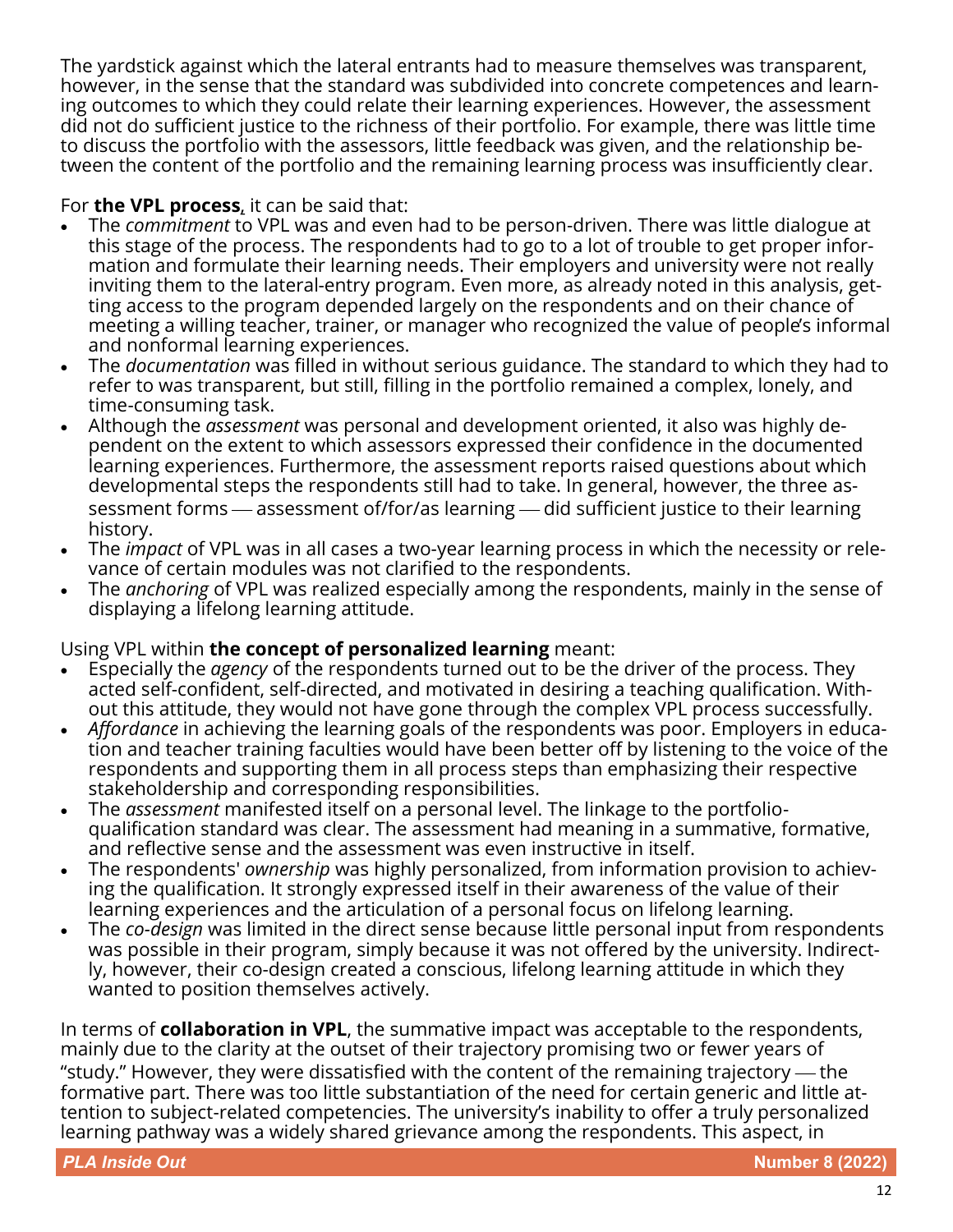addition to the little or even nonexistent supervision during the transfer of what had been learned in their learning program to their working context, made the respondents dissatisfied with the lateral-entry programming in the formative sense. This did not so much concern the VPL process, but more the collaboration between the stakeholders (employer, trainer, learner) within the learning triangle.

Increased cooperation between the system parties could have supported the VPL process better. However, there lacked a vision of VPL as a process or an engine for personalized learning at the workplace and the university. This lack of collaboration in the VPL partnership manifested itself particularly in:

- The lack of good information about lateral entry from the university to the candidates.
- The lack of agreements between employers and the university on guiding lateral entrants during their learning processes.
- Not solving the confusion within the programs about the status of the lateral entrant, being different from regular, mainstream students.

As a **connector** of the learning an individual acquired through their working and learning environments, VPL had a positive effect. All respondents went through the VPL process successfully and started their learning process in a semipersonalized learning arrangement. During the learning trajectory, they themselves translated their new learning experiences into their domains of "learning," "working," and "living." In the learning domain, VPL strengthened the connection between the self-aware articulation of valuing their prior learning experiences with the ambition of the teaching occupation and self-steered lifelong learning. In the working context, their strong agency made them act as empowered teachers who dared and wanted to operate enrichingly for themselves, their pupils, and school. In their personal lives, it touched on their responsibility for preparing the young ones for society and the strengthening of the social function of education. For the respondents, VPL was thus a process that strengthened their lifelong learning attitude, their identification with the education sector, and their appreciation of personal learning experiences — acquired anywhere.

From the start in 2000, employers and universities struggled with affording proper supervision of lateral-entry students, and adequate linkage of candidate's portfolios and the tailored offering of teacher training programs. This was evident from the respondents' reflections in this case. However, what the respondents did demonstrate and what the system evaluations did not pay much attention to was that the Regulation had a positive impact on lateral entrants themselves: They could actually continue to work competently via a shortened program, and the intake-assessment strengthened their awareness and certainty with regard to their "competence," as well helped them reach out to a formal teaching qualification.

# **Lessons Learned**

The key critical success factors for implementing VPL in a nonflexible, supply-driven and topdown orchestrated learning system provide the lessons learned from this case study:

- *Awareness and support*. The awareness of the value of a VPL approach focused on the learner depends on the consensus among all actors involved. Such consensus can be initiated by any of the actors. Authorities can support awareness and consensus. In this case, they also initiated legislation and regulations (including financial regulations) by supplying information.
- *Breadth and equivalence of competences/learning outcomes*. Competences or learning outcomes, captured in personal learning experiences, are terms that can best be interpreted in the broadest sense. They promote accessibility and innovation in learning and labor systems. The equivalence of personal formal, nonformal, and informal learning (the personal standard) can be established in comparison with formal standards and normative frameworks in learning and working if all standards are expressed in terms of competences or learning outcomes.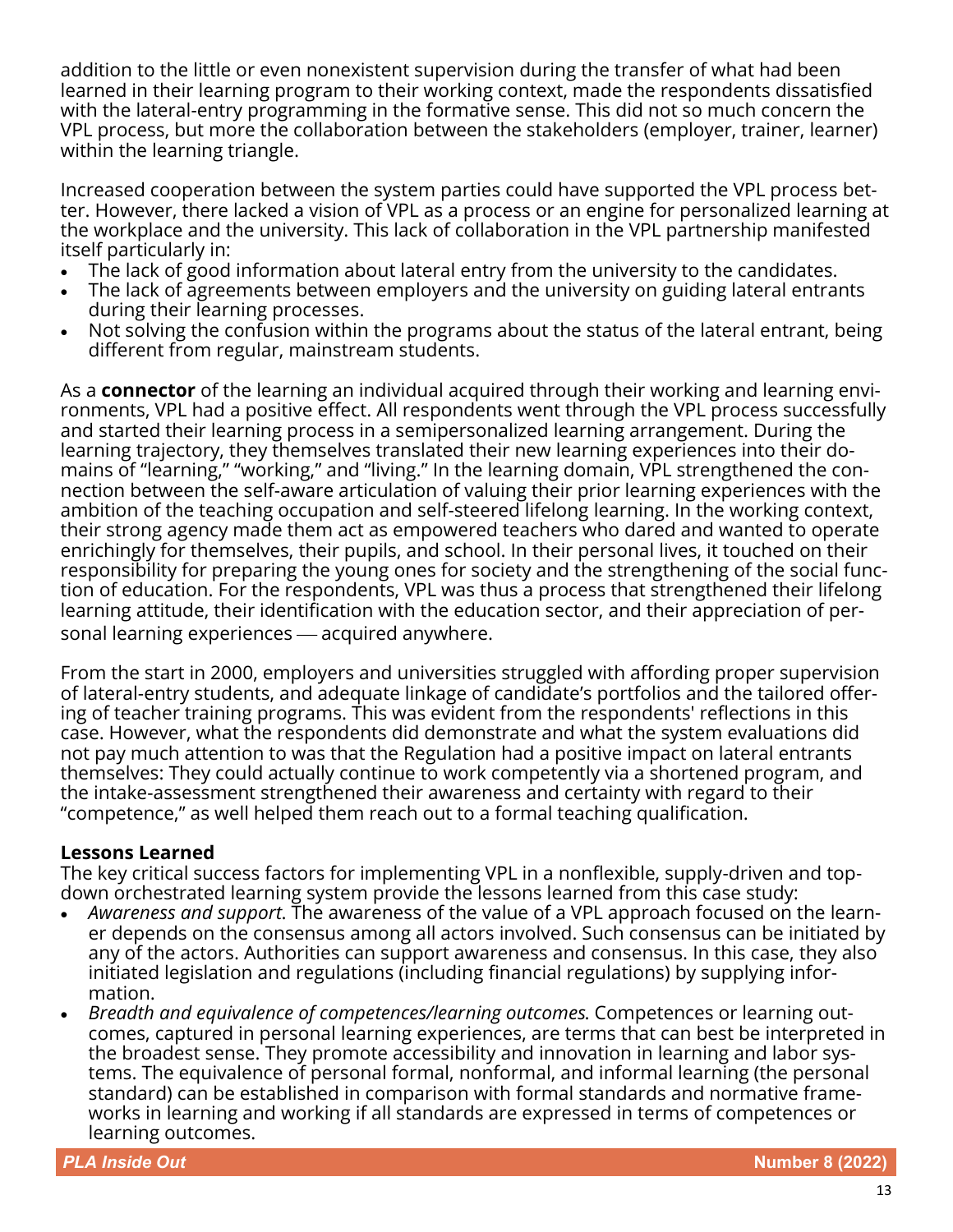- *Open dialogue*. Listening to each other in the dialogue between actors is essential in creating an effective balance between learning objectives, learning requirements, and learning opportunities. It means having the time and space to be able to determine the personal contribution to the VPL process. Personal contribution is both retrospective and forward-looking: "Where did I come from and where am I going?" In such an open dialogue, each actor bears his or her own responsibilities.
- *Portfolio* as a carrier of the process. The portfolio is the carrier of both the VPL process itself and VPL for personalized learning.
- *Assessment (as learning)*. There are four main types of assessment: self-assessment, assessment of learning, assessment for learning, and assessment as learning. In particular, the first form can be exploited by the learning individual; the other three forms can be integrated into the policy of both school and university and enrich the creation of a valuable link between these main actors in dialogical validation.
- *Ownership of learning*. If an individual learner owns his or her own learning experiences, it means that this learner has opportunities for participation or even co-design of his or her own learning and development process.
- *Anchoring VPL*. VPL can be anchored in the learning process, human resource management, and people's self-management of competences.

These lessons learned are available for anyone who wants to set up a VPL process that is anchored in a personalized learning pathway. The difficulty lies not in the lessons themselves nor the instrumentation, but much more in the way in which the responsibilities of the actors can be aligned in an open and value-free development process in which ownership of the process is shared.

# **Final Words**

In accordance with the aims of the Dutch Committee on the Future of Teaching [*Commissie Toekomst Leraarschap*], which prepared the Regulation in the 1990s, the respondents developed themselves from not just being competent and motivated but also qualified as teachers who "present themselves to the outside world with fresh, new ideas, who dare to experiment with new forms of teaching, who introduce new subjects or merge others" (CTL, 1993, p. 50)*.* Although both school and university did not respond (yet) sufficiently to this "freshness" in order to take full advantage of it, these partners in VPL from work and learning perspectives demonstrated enough open-mindedness and "embracing" gestures for future learners to trust their acceptance of the VPL reality in modern learning.

For the learners — the primary partner in VPL processes — the question of how and to what extent VPL presented itself as a reliable and trustworthy process can be answered positively for the respondents in question. VPL proved to be capable of: (1) supporting individual ownership and co-responsibility for the pursuit of personal success in learning, working and personal life, and (2) strengthening the process of personalized learning, without individuals losing their grip on their career. After all, VPL is neither a selfish nor an anarchistic phenomenon. It is much more a democratic, connective, bottom-up, and steered process for valuing learning in society. Learners are learning to raise their voice, and the systems of learning and working are learning to listen to this voice. It's a matter of time before the learning culture adapts to individual coownership of learning. VPL surely speeds up this adaptation and helps define the contours of a new learning culture centered on "dialogical validation."

The promise of VPL in personalized learning is principally based on personal learning experiences wherever they are acquired. After all, Paulo Freire (1970) wrote: "Knowledge emerges only through invention and re-invention, through the restless, impatient, continuing, hopeful inquiry human beings pursue in the world, with the world, and with each other" (p. 53). It is this knowledge on which the acceptance and practical application of VPL for personalized learning rests. It is the human being who learns, not the organization, the school nor the system.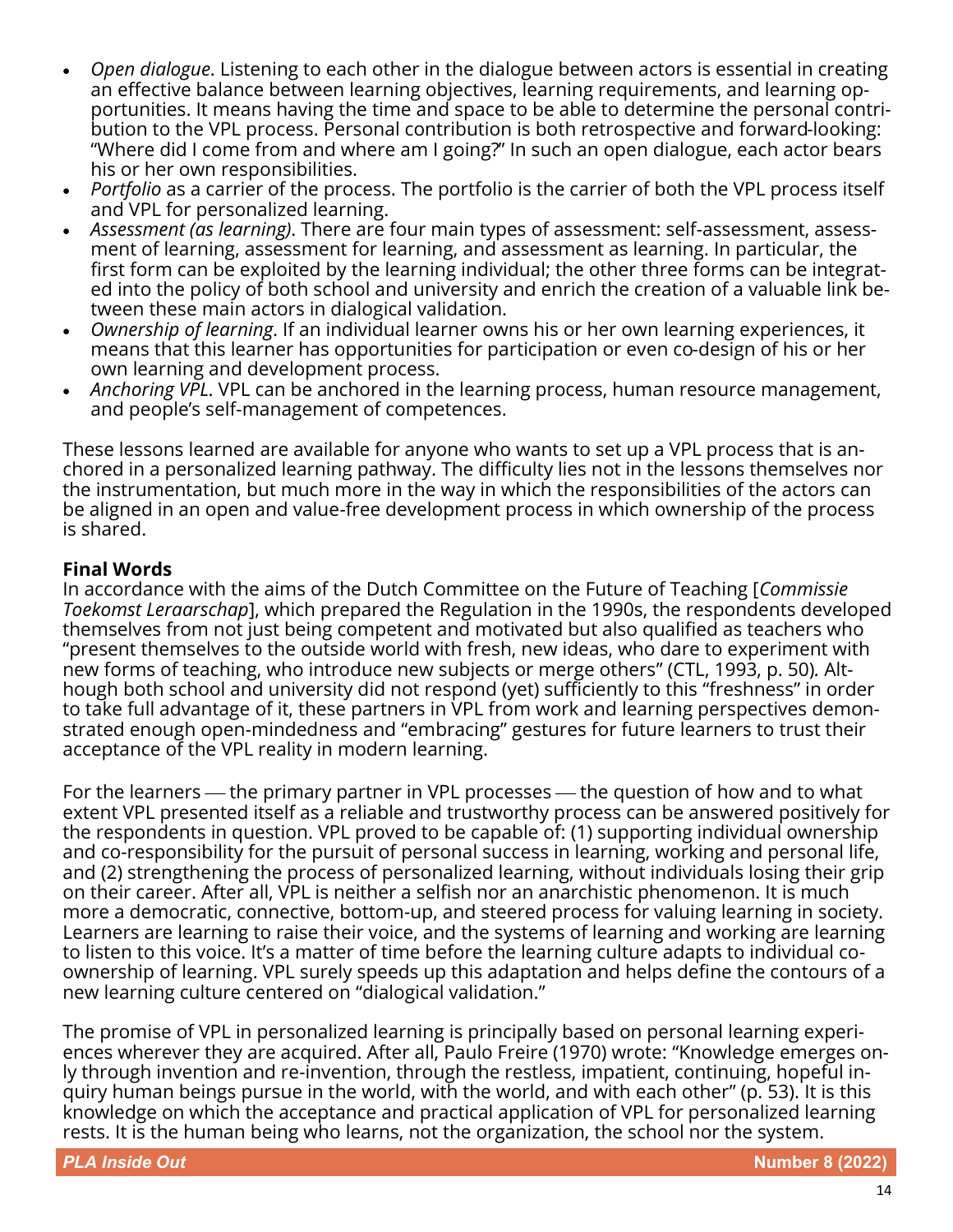Dialogical validation links them all in a bottom-up steered developmental process.

# **Epilogue**

When it comes to following-up and expanding the utilization of VPL, a pioneering initiative of the Ministry of Education, Culture and Science aimed at realizing lifelong learning in higher education started in 2016 with pilots on making part-time bachelor's degree programs more flexible (Adviescie. FHOW, 2014). In the year 2020, the anchoring of VPL in higher education next to lateral-entry programs began to take serious shape when it comes to realizing personalized learning trajectories with a focus on preventing unnecessary education. However, next to this successful piloting, flanking research into the value of nonformal or informal learning experiences is still in its infancy within the scientific establishment (Duvekot & Doorlag, 2020). So, fully acknowledging the rise of a new, personalized learning paradigm still must be achieved, but practice is surely showing the potential of integrating VPL into higher education programs for the sake of personalizing learning and therewith putting the learner in the center.

# **Notes**

- 1 "Basic formation" covers pre-vocational levels (four years), or general education (first three years). "2<sup>nd</sup> phase" covers the final two to three years of general education.
- 2 This article is based on my thesis (Duvekot, 2016).
- 3 The National EVC Knowledge Center website is [https://www.nationaal](https://www.nationaal-kenniscentrum-evc.nl/)-kenniscentrum[evc.nl/.](https://www.nationaal-kenniscentrum-evc.nl/)
- 4 Information on the NLQF can be found at [https://www.nlqf.nl/english.](https://www.nlqf.nl/english)
- <sup>5</sup> Quotes are marked ZIB1, ZIB2, etc. for respondents and ZIB6 for the teacher-trainer (informant).

# **References**

- Adviescie. FHOW (Adviescommissie 'Flexibel hoger onderwijs voor werkenden' [Advisory Committee "Flexible Higher Education for Working People"]). (2014). *Flexibel hoger onderwijs voor volwassenen: Adviesrapport [Flexible higher education for adults: Advisory report]*. https://www.scienceguide.nl/wp-[content/uploads/2018/12/adviesrapport](https://www.scienceguide.nl/wp-content/uploads/2018/12/adviesrapport-flexibilisering-hoger-onderwijs-1.pdf)-flexibiliseringhoger-[onderwijs](https://www.scienceguide.nl/wp-content/uploads/2018/12/adviesrapport-flexibilisering-hoger-onderwijs-1.pdf)-1.pdf
- Boeije, H. (2005). *Analyseren in kwalitatief onderzoek , denken en doen [Analyzing in qualitative research, thinking and doing].* Boom.
- Carpenter, C., & Suto, M. (2008). *Qualitative research for occupational and physical therapists: A practical guide.* Blackwell.
- CNV Onderwijs [CNV Education]. (2018, October). *Special Schooljournaal over lerarentekort [Special School Journal about teacher shortages]*. [https://onderwijs.cnvconnectief.nl/wp](https://onderwijs.cnvconnectief.nl/wp-content/uploads/2018/11/SJ12_1-40-1.pdf)[content/uploads/2018/11/SJ12\\_1](https://onderwijs.cnvconnectief.nl/wp-content/uploads/2018/11/SJ12_1-40-1.pdf)-40-1.pdf
- CTL (Commissie Toekomst Leraarschap [Future Teaching Committee). (1993). *Het gedroomde koninkrijk. De toekomst van het leraarschap [The dreamed kingdom. The future of teaching]*. Schoolpers.
- Duvekot, R. (2007). Fruits for the taking. The Dutch history of VPL and its perspective. In R. Duvekot, G. Scanlon, A.-M. Charraud, K. Schuur, D. Coughlan, T. Nilsen-Mohn, J. Paulusse, & R. Klarus (Eds.), *Managing European diversity in lifelong learning. The many perspectives of valuation of prior learning in the European workplace* (pp. 117-149). HAN/EC-VPL/HvA. https://ec-[vpl.nl/downloads/book](https://ec-vpl.nl/downloads/book-2007-english-vpl2-managing-european-diversity-in-lifelong-learning.pdf)-2007-english-vpl2-managing-european-diversity-inlifelong-[learning.pdf](https://ec-vpl.nl/downloads/book-2007-english-vpl2-managing-european-diversity-in-lifelong-learning.pdf)
- Duvekot, R. (2016). *Leren waarderen. Een studie van EVC en gepersonaliseerd leren (Series CL3S Nr. 3) [Valuing learning. A study of VPL and personalised learning. Thesis. (Series Centre for Lifelong Learning Services No. 3)]*. [Doctoral dissertation, Utrecht University]. Utrecht University Repository. [https://5x4eje6myws35hi53z24l5m3pa](https://5x4eje6myws35hi53z24l5m3pa-hw4pqoxzcs7yk-dspace-library-uu-nl.translate.goog/bitstream/handle/1874/334197/duvekot.pdf?sequence=1&isAllowed=y)-hw4pqoxzcs7yk-dspacelibrary-uu-[nl.translate.goog/bitstream/handle/1874/334197/duvekot.pdf?](https://5x4eje6myws35hi53z24l5m3pa-hw4pqoxzcs7yk-dspace-library-uu-nl.translate.goog/bitstream/handle/1874/334197/duvekot.pdf?sequence=1&isAllowed=y) [sequence=1&isAllowed=y](https://5x4eje6myws35hi53z24l5m3pa-hw4pqoxzcs7yk-dspace-library-uu-nl.translate.goog/bitstream/handle/1874/334197/duvekot.pdf?sequence=1&isAllowed=y)

Duvekot, R. (2019). *European inventory on validation of non-formal and informal learning 2018*